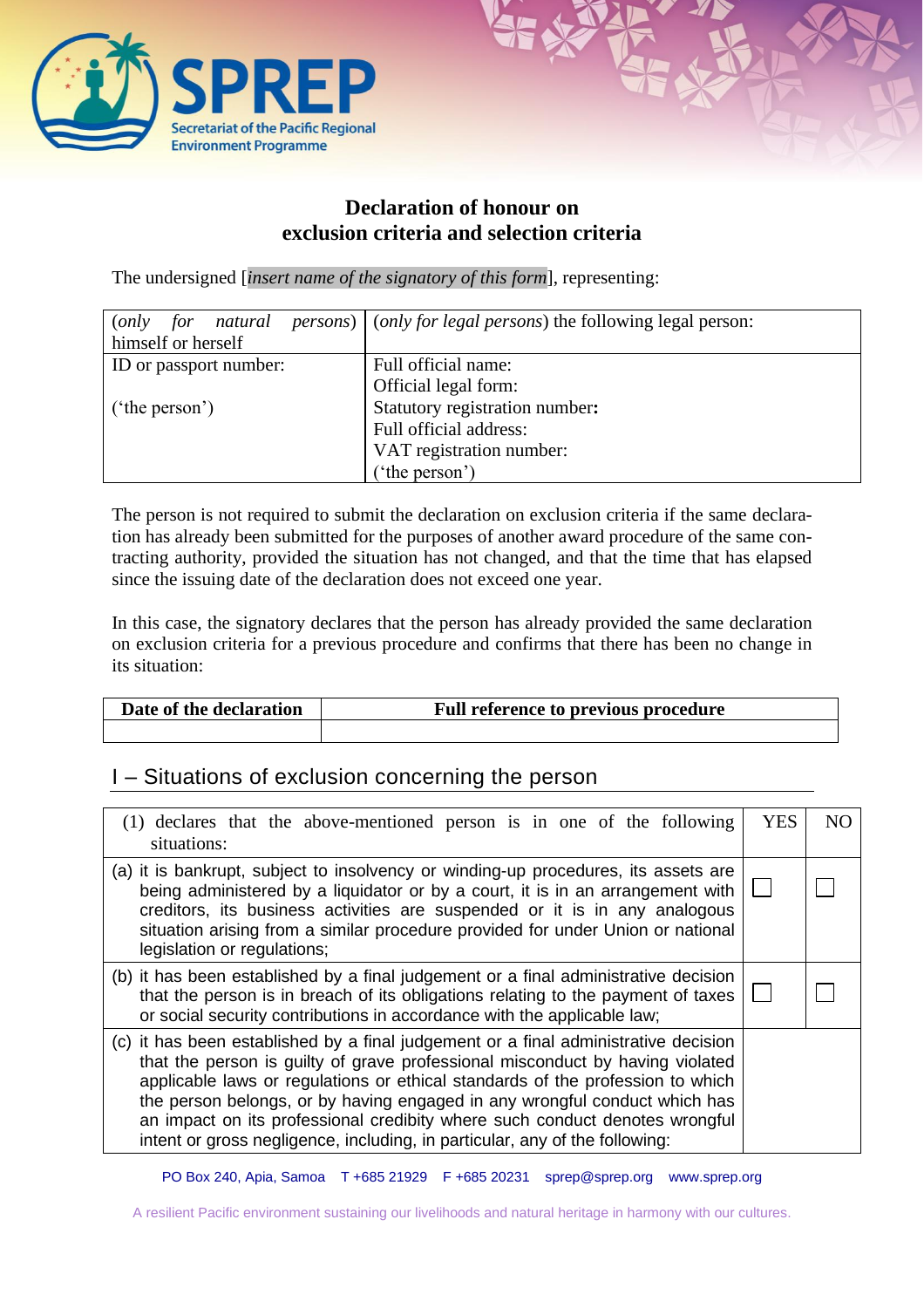

| (i) fraudulently or negligently misrepresenting information required for the<br>verification of the absence of grounds for exclusion or the fulfilment of eli-<br>gibility or selection criteria or in the performance of a contract or an<br>agreement;                                                                                                              |  |
|-----------------------------------------------------------------------------------------------------------------------------------------------------------------------------------------------------------------------------------------------------------------------------------------------------------------------------------------------------------------------|--|
| (ii) entering into agreement with other persons with the aim of distorting<br>competition;                                                                                                                                                                                                                                                                            |  |
| (iii) violating intellectual property rights;                                                                                                                                                                                                                                                                                                                         |  |
| (iv) attempting to influence the decision-making process of the contracting<br>authority during the award procedure;                                                                                                                                                                                                                                                  |  |
| (v) attempting to obtain confidential information that may confer upon it un-<br>due advantages in the award procedure;                                                                                                                                                                                                                                               |  |
| (d) it has been established by a final judgement that the person is guilty of any of<br>the following:                                                                                                                                                                                                                                                                |  |
| (i) fraud;                                                                                                                                                                                                                                                                                                                                                            |  |
| (ii) corruption;                                                                                                                                                                                                                                                                                                                                                      |  |
| (iii) conduct related to a criminal organisation;                                                                                                                                                                                                                                                                                                                     |  |
| (iv) money laundering or terrorist financing;                                                                                                                                                                                                                                                                                                                         |  |
| (v) terrorist offences or offences linked to terrorist activities, or inciting, aid-<br>ing, abetting or attempting to commit such offences;                                                                                                                                                                                                                          |  |
| (vi) child related offences or child labour or other offences concerning traf-<br>ficking in human beings;                                                                                                                                                                                                                                                            |  |
| (vii) creating a shell company and being a shell company.                                                                                                                                                                                                                                                                                                             |  |
| (e) it has shown significant deficiencies in complying with the main obligations in<br>the performance of a contract or an agreement financed by SPREP, which has<br>led to its early termination or to the application of liquidated damages or other<br>contractual penalties, or which has been discovered following checks, audits<br>or investigations by SPREP; |  |
| it has been established by a final judgment or final administrative decision that<br>(f)<br>the person has committed an irregularity;                                                                                                                                                                                                                                 |  |
| (g) it has been established by a final judgment or final administrative decision that<br>the person has created an entity under a different jurisdiction with the intent to<br>circumvent fiscal, social or any other legal obligations in the jurisdiction of its<br>registered office, central administration or principal place of business.                       |  |
| (h) (only for legal persons) it has been established by a final judgment or final<br>administrative decision that the person has been created with the intent pro-                                                                                                                                                                                                    |  |

PO Box 240, Apia, Samoa T +685 21929 F +685 20231 [sprep@sprep.org](mailto:sprep@sprep.org) [www.sprep.org](http://www.sprep.org/)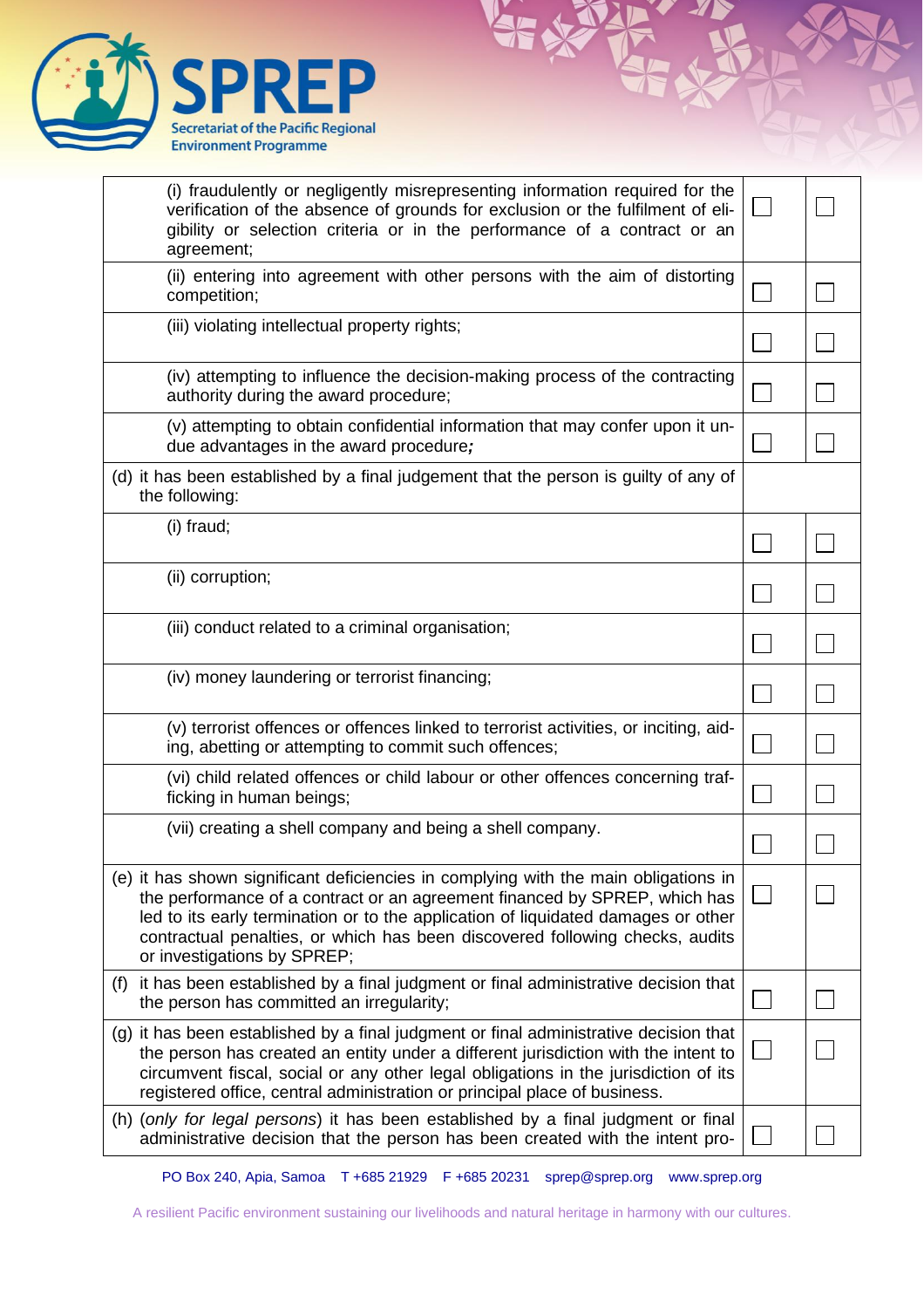

|     | vided for in point $(q)$ .                                                                                                                                        |  |
|-----|-------------------------------------------------------------------------------------------------------------------------------------------------------------------|--|
| (i) | for the situations referred to in points (c) to (h) above the person is subject to:                                                                               |  |
|     | i. facts established in the context of audits or investigations carried out by a<br>Court or the internal auditor, or any other check, audit or control performed |  |
|     | under the responsibility of SPREP;<br>ii.non-final judgments or non-final administrative decisions which may in-                                                  |  |
|     | clude disciplinary measures taken by the competent supervisory body re-<br>sponsible for the verification of the application of standards of professional         |  |
|     | ethics;                                                                                                                                                           |  |
|     | iii. facts referred to in decisions of entities or persons being entrusted with<br>any of SPREP's donor budget implementation tasks;                              |  |
|     | iv.information transmitted by Member States of SPREP; or                                                                                                          |  |
|     | v. decisions of exclusion by an authorising officer of SPREP donor partners.                                                                                      |  |
|     |                                                                                                                                                                   |  |

II – Situations of exclusion concerning natural or legal persons with power of representation, decision-making or control over the legal person and beneficial owners

#### *Not applicable to natural persons, Member States and local authorities*

| (2) declares that a natural or legal person who is a member of the<br>administrative, management or supervisory body of the above-<br>mentioned legal person, or who has powers of representation, decision or<br>control with regard to the above-mentioned legal person (this covers e.g.<br>company directors, members of management or supervisory bodies, and<br>cases where one natural or legal person holds a majority of shares), or a<br>beneficial owner of the person is in one of the following situations: | <b>YES</b> | NO <sub>1</sub> | N/A |
|--------------------------------------------------------------------------------------------------------------------------------------------------------------------------------------------------------------------------------------------------------------------------------------------------------------------------------------------------------------------------------------------------------------------------------------------------------------------------------------------------------------------------|------------|-----------------|-----|
| Situation (c) above (grave professional misconduct)                                                                                                                                                                                                                                                                                                                                                                                                                                                                      |            |                 |     |
| Situation (d) above (fraud, corruption or other criminal offence)                                                                                                                                                                                                                                                                                                                                                                                                                                                        |            |                 |     |
| Situation (e) above (significant deficiencies in performance of a contract)                                                                                                                                                                                                                                                                                                                                                                                                                                              |            |                 |     |
| Situation (f) above (irregularity)                                                                                                                                                                                                                                                                                                                                                                                                                                                                                       |            |                 |     |
| Situation (g) above (creation of an entity with the intent to circumvent<br>legal obligations)                                                                                                                                                                                                                                                                                                                                                                                                                           |            |                 |     |
| Situation (h) above (person created with the intent to circumvent legal<br>obligations)                                                                                                                                                                                                                                                                                                                                                                                                                                  |            |                 |     |

PO Box 240, Apia, Samoa T +685 21929 F +685 20231 [sprep@sprep.org](mailto:sprep@sprep.org) [www.sprep.org](http://www.sprep.org/)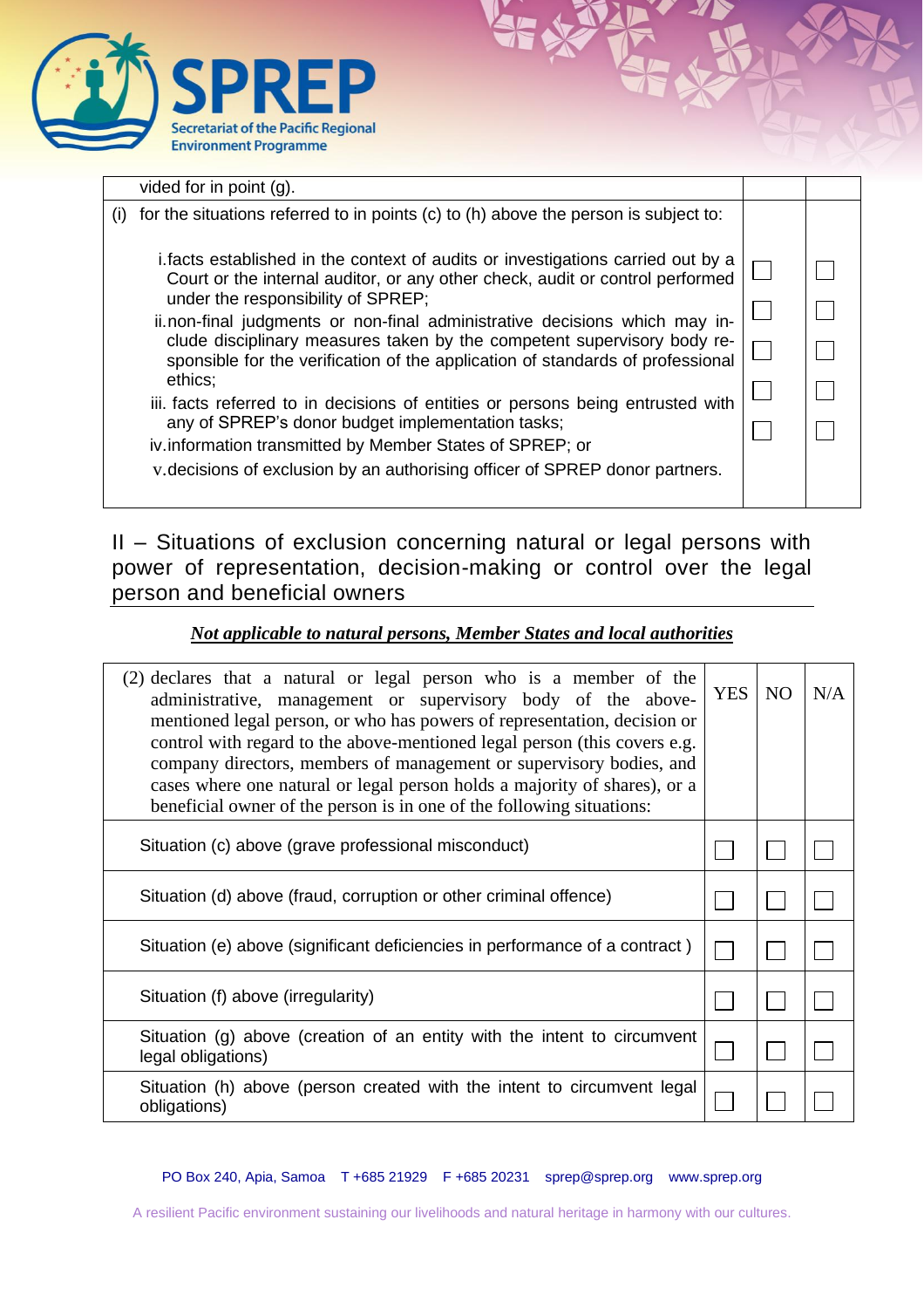

Situation (i) above

III – Situations of exclusion concerning natural or legal persons assuming unlimited liability for the debts of the legal person

| (3) declares that a natural or legal person that assumes unlimited liability<br>for the debts of the above-mentioned legal person is in one of the<br>following situations [ <i>If yes, please indicate in annex to this declaration</i><br>which situation and the name(s) of the concerned person(s) with a<br>$brief\ explanation$ : |  | N/A |
|-----------------------------------------------------------------------------------------------------------------------------------------------------------------------------------------------------------------------------------------------------------------------------------------------------------------------------------------|--|-----|
| Situation (a) above (bankruptcy)                                                                                                                                                                                                                                                                                                        |  |     |
| Situation (b) above (breach in payment of taxes or social security<br>contributions)                                                                                                                                                                                                                                                    |  |     |

IV – Grounds for rejection from this procedure

| (4) declares that the above-mentioned person:                                                                                                                                                                                                                      |  | NO. | N/A |
|--------------------------------------------------------------------------------------------------------------------------------------------------------------------------------------------------------------------------------------------------------------------|--|-----|-----|
| Was previously involved in the preparation of the procurement<br>documents used in this award procedure, where this entailed a breach of $ L $<br>the principle of equality of treatment including distortion of competition<br>that cannot be remedied otherwise. |  |     |     |

### V – Remedial measures

If the person declares one of the situations of exclusion listed above, it must indicate measures it has taken to remedy the exclusion situation, thus demonstrating its reliability. This may include e.g. technical, organisational and personnel measures to prevent further occurrence, compensation of damage or payment of fines or of any taxes or social security contributions. The relevant documentary evidence which illustrates the remedial measures taken must be provided in annex to this declaration. This does not apply for situations referred in point (d) of this declaration.

### VI – Evidence upon request

Upon request and within the time limit set by SPREP the person must provide information on natural or legal persons that are members of the administrative, management or supervisory body or that have powers of representation, decision or control, including legal and natural persons within the ownership and control structure and beneficial owners.

It must also provide the following evidence concerning the person itself and the natural or legal persons on whose capacity the person intends to rely, or a subcontractor and concerning the natural or legal persons which assume unlimited liability for the debts of the person:

For situations described in (a), (c), (d), (f), (g) and (h), production of a recent extract from the judicial record is required or, failing that, an equivalent document recently issued by a

PO Box 240, Apia, Samoa T +685 21929 F +685 20231 [sprep@sprep.org](mailto:sprep@sprep.org) [www.sprep.org](http://www.sprep.org/)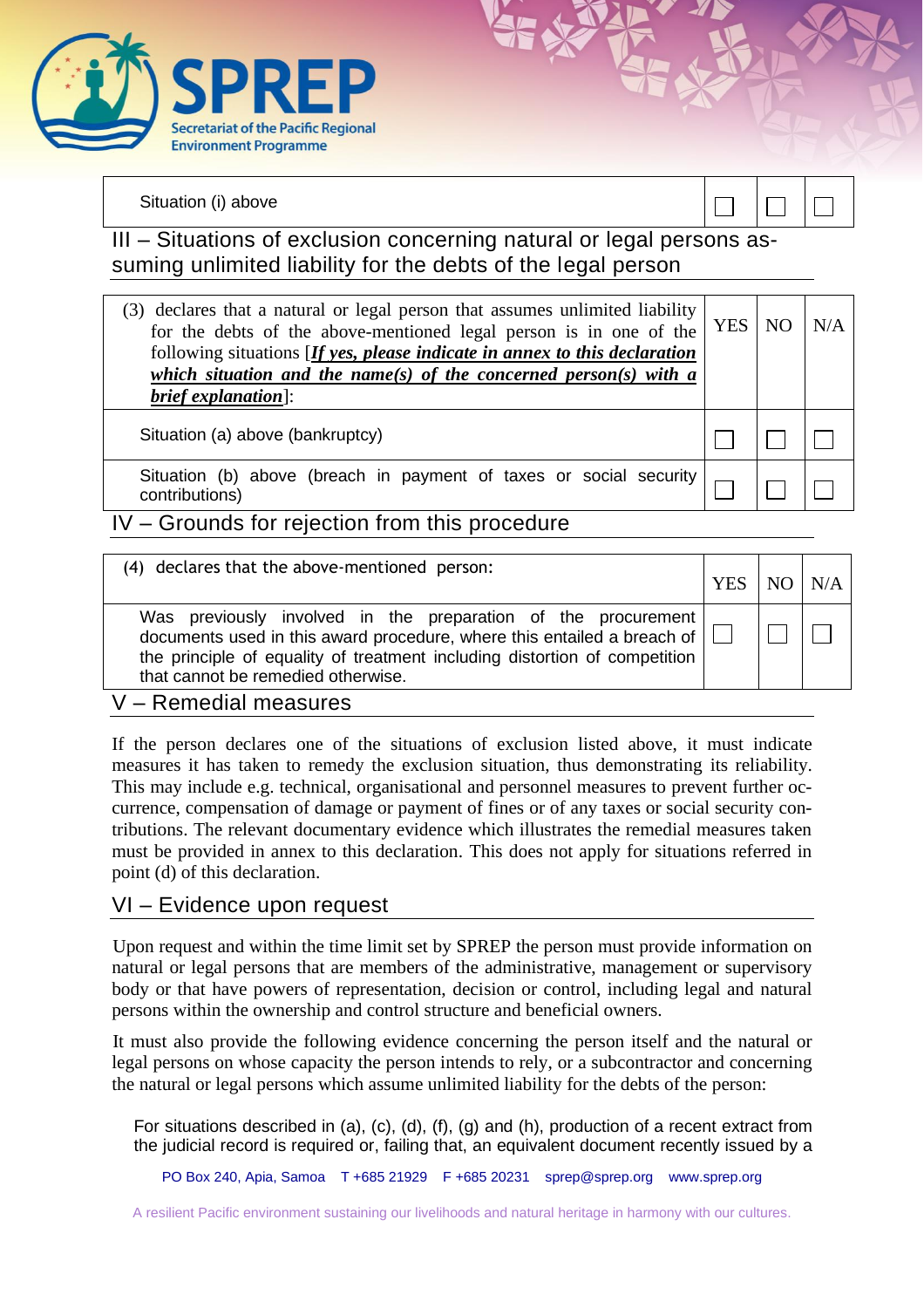

judicial or administrative authority in the country of establishment of the person showing that those requirements are satisfied.

For the situation described in point (b), production of recent certificates issued by the competent authorities of the State concerned are required. These documents must provide evidence covering all taxes and social security contributions for which the person is liable, including for example, VAT, income tax (natural persons only), company tax (legal persons only) and social security contributions. Where any document described above is not issued in the country concerned, it may be replaced by a sworn statement made before a judicial authority or notary or, failing that, a solemn statement made before an administrative authority or a qualified professional body in its country of establishment.

The person is not required to submit the evidence if it has already been submitted for another award procedure of the same contracting authority. The documents must have been issued no more than one year before the date of their request by the contracting authority and must still be valid at that date.

The signatory declares that the person has already provided the documentary evidence for a previous procedure and confirms that there has been no change in its situation:

| <b>Document</b>                    | <b>Full reference to previous procedure</b> |
|------------------------------------|---------------------------------------------|
| Insert as many lines as necessary. |                                             |
| VII - Selection criteria           |                                             |

| declares that the above-mentioned person complies with the<br>(1)<br>selection criteria applicable to it individually as provided in the<br>procurement documents: | <b>YES</b> | NO <sub>1</sub> | N/A |
|--------------------------------------------------------------------------------------------------------------------------------------------------------------------|------------|-----------------|-----|
| (a) It has the legal and regulatory capacity to pursue the professional<br>activity needed for performing the contract as required in Terms of<br>Reference;       |            |                 |     |
| (b) It fulfills the applicable economic and financial criteria indicated in<br>Terms of Reference;                                                                 |            |                 |     |
| (c) It fulfills the applicable technical and professional criteria indicated in<br>Terms of Reference.                                                             |            |                 |     |

### VIII – Evidence for selection

The signatory declares that the above-mentioned person is able to provide the necessary supporting documents listed in the relevant sections of this declaration and which are not available electronically upon request and without delay.

The person is not required to submit the evidence if it has already been submitted for another procurement procedure of the same contracting authority. The documents must have been

PO Box 240, Apia, Samoa T +685 21929 F +685 20231 [sprep@sprep.org](mailto:sprep@sprep.org) [www.sprep.org](http://www.sprep.org/)